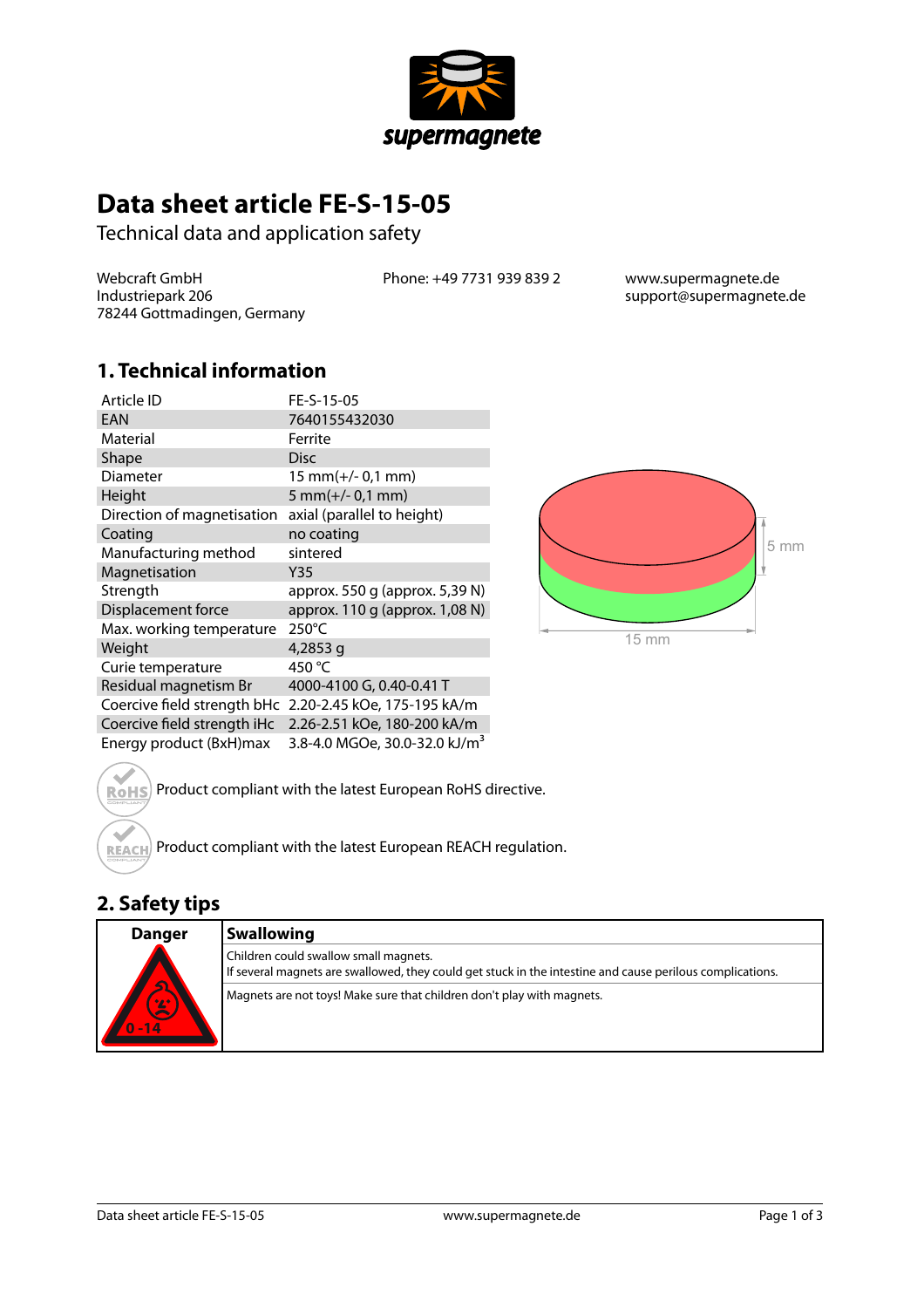

Magnets could affect the functioning of pacemakers and implanted heart defibrillators. **•** A pacemaker could switch into test mode and cause illness. **•** A heart defibrillator may stop working.

**•** If you wear these devices keep sufficient distance to magnets: [www.supermagnete.de/eng/faq/distance](http://www.supermagnete.de/eng/faq/distance) **•** Warn others who wear these devices from getting too close to magnets.

### **3. Handling and storing**

| Caution | Magnetic field                                                                                                                                                                                              |
|---------|-------------------------------------------------------------------------------------------------------------------------------------------------------------------------------------------------------------|
|         | Magnets produce a far-reaching, strong magnetic field. They could damage TVs and laptops, computer hard<br>drives, credit and ATM cards, data storage media, mechanical watches, hearing aids and speakers. |
|         | • Keep magnets away from devices and objects that could be damaged by strong magnetic fields.<br>· Please refer to our table of recommended distances: www.supermagnete.de/eng/faq/distance                 |
|         |                                                                                                                                                                                                             |

| <b>Notice</b> | Influence on people                                                                                                                                                                                                                                             |
|---------------|-----------------------------------------------------------------------------------------------------------------------------------------------------------------------------------------------------------------------------------------------------------------|
|               | According to the current level of knowledge, magnetic fields of permanent magnets do not have a measurable<br>positive or negative influence on people. It is unlikely that permanent magnets constitute a health risk, but it<br>cannot be ruled out entirely. |
|               | $\bullet$ For your own safety, avoid constant contact with magnets.<br>$\bullet$ Store large magnets at least one metre away from your body.                                                                                                                    |

| <b>Notice</b> | <b>Temperature resistance</b>                                                                                                                                |
|---------------|--------------------------------------------------------------------------------------------------------------------------------------------------------------|
|               | Ferrite magnets can be used at temperatures between -40°C and 250°C.<br>At lower and higher temperatures they lose part of their adhesive force permanently. |
|               | Don't use ferrite magnets in places where they are exposed to temperatures below -40°C or above 250°C.                                                       |
|               |                                                                                                                                                              |
| <b>Notice</b> | Mechanical treatment                                                                                                                                         |

| NULILE | MELIIAIIILAI LI EALIIIEIIL                                                                                      |
|--------|-----------------------------------------------------------------------------------------------------------------|
|        | Ferrite magnets are brittle.<br>When drilling or sawing a magnet with improper tools, the magnet may break.     |
|        | Stay away from mechanical treatment of magnets if you do not possess the necessary equipment and<br>experience. |

### **4. Transportation tips**

| <b>Caution</b> | Airfreight                                                                                                                                                                                                                                                                                                                           |
|----------------|--------------------------------------------------------------------------------------------------------------------------------------------------------------------------------------------------------------------------------------------------------------------------------------------------------------------------------------|
|                | Magnetic fields of improperly packaged magnets could influence airplane navigation devices.<br>In the worst case it could lead to an accident.                                                                                                                                                                                       |
|                | • Airfreight magnets only in packaging with sufficient magnetic shielding.<br>• Please refer to the respective regulations: www.supermagnete.de/eng/fag/airfreight                                                                                                                                                                   |
| <b>Caution</b> | <b>Postage</b>                                                                                                                                                                                                                                                                                                                       |
|                | Magnetic fields of improperly packaged magnets could cause disturbances in sorting machines and damage<br>fragile goods in other packages.                                                                                                                                                                                           |
|                | · Please refer to our shipping tips: www.supermagnete.de/eng/faq/shipping<br>• Use a large box and place the magnet in the middle surrounded by lots of padding material.<br>• Arrange magnets in a package in a way that the magnetic fields neutralise each other.<br>• If necessary, use sheet iron to shield the magnetic field. |